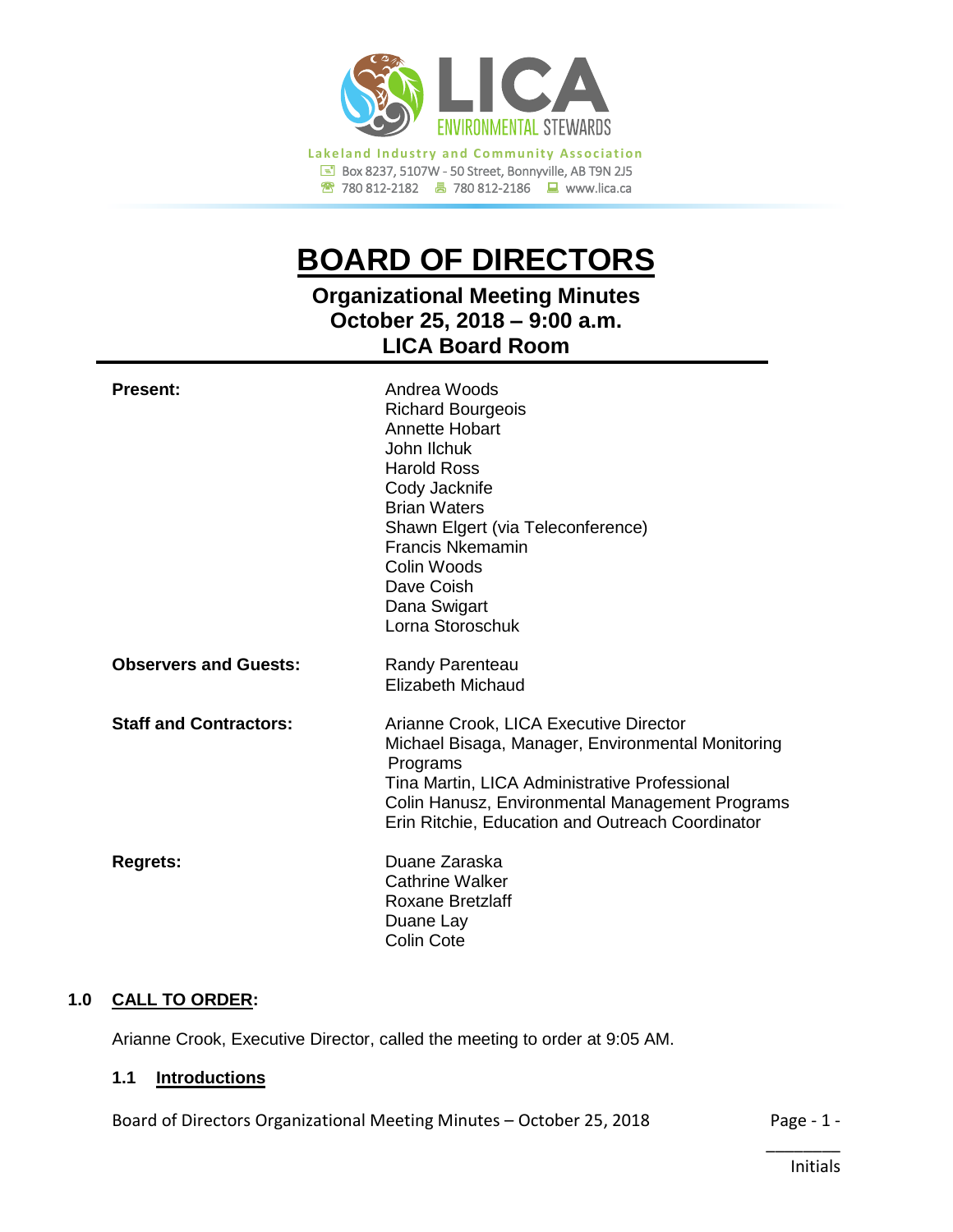#### **1.2 Vision, Mission and Values**

# **1.3 Approval of Agenda**

**#1 Moved by John Ilchuk AND RESOLVED that the October 25, 2018 Agenda be approved as presented.**

# **2.0 POLICY REVIEW AND ELECTIONS**

#### **2.1 Policy 1.3** *Responsibilities of the Board of Directors*

Arianne reviewed Policy 1.3 *Responsibilities of the Board of Directors* with the Board.

#### **2.2 Policy 1.7** *Board Member Job Descriptions*

Arianne reviewed Policy 1.7 *Board Member Job Descriptions* with the Board.

# **2.3 ELECTIONS**

Arianne indicated that the Board of Directors for 2018-19 now consists of the following:

| <b>Community Directors:</b>                | Andrea Woods<br><b>Richard Bourgeois</b>                                                                                                                                                                                                                                                                                                                                         |
|--------------------------------------------|----------------------------------------------------------------------------------------------------------------------------------------------------------------------------------------------------------------------------------------------------------------------------------------------------------------------------------------------------------------------------------|
| Non-Government<br>Organization (NGO):      | Annette Hobart                                                                                                                                                                                                                                                                                                                                                                   |
| <b>Agriculture Director:</b>               | John Ilchuk                                                                                                                                                                                                                                                                                                                                                                      |
| Forestry/Trapping:                         | <b>Harold Ross</b>                                                                                                                                                                                                                                                                                                                                                               |
| Aboriginal/Metis/<br><b>First Nations:</b> | Duane Zaraska<br>Cody Jacknife                                                                                                                                                                                                                                                                                                                                                   |
| Industry:                                  | <b>Cathrine Walker</b><br><b>Roxane Bretzlaff</b><br><b>Brian Waters</b>                                                                                                                                                                                                                                                                                                         |
| Government:                                | Shawn Elgert, Alberta Agriculture & Forestry<br>Francis Nkemamin, Alberta health Services<br>Colin Woods, Alberta Energy Regulator (AER)<br>Dave Coish, Alberta Environment & Parks (AEP)<br>, Alberta Environment & Parks (AEP)<br>Dana Swigart, MD of Bonnyville<br>Lorna Storoschuk, Town of Bonnyville<br>Duane Lay, City of Cold Lake<br>Colin Cote, County of Lac La Biche |

Board of Directors Organizational Meeting Minutes - October 25, 2018 Page - 2 -Arianne explained to the Board that terms are 2 years in length.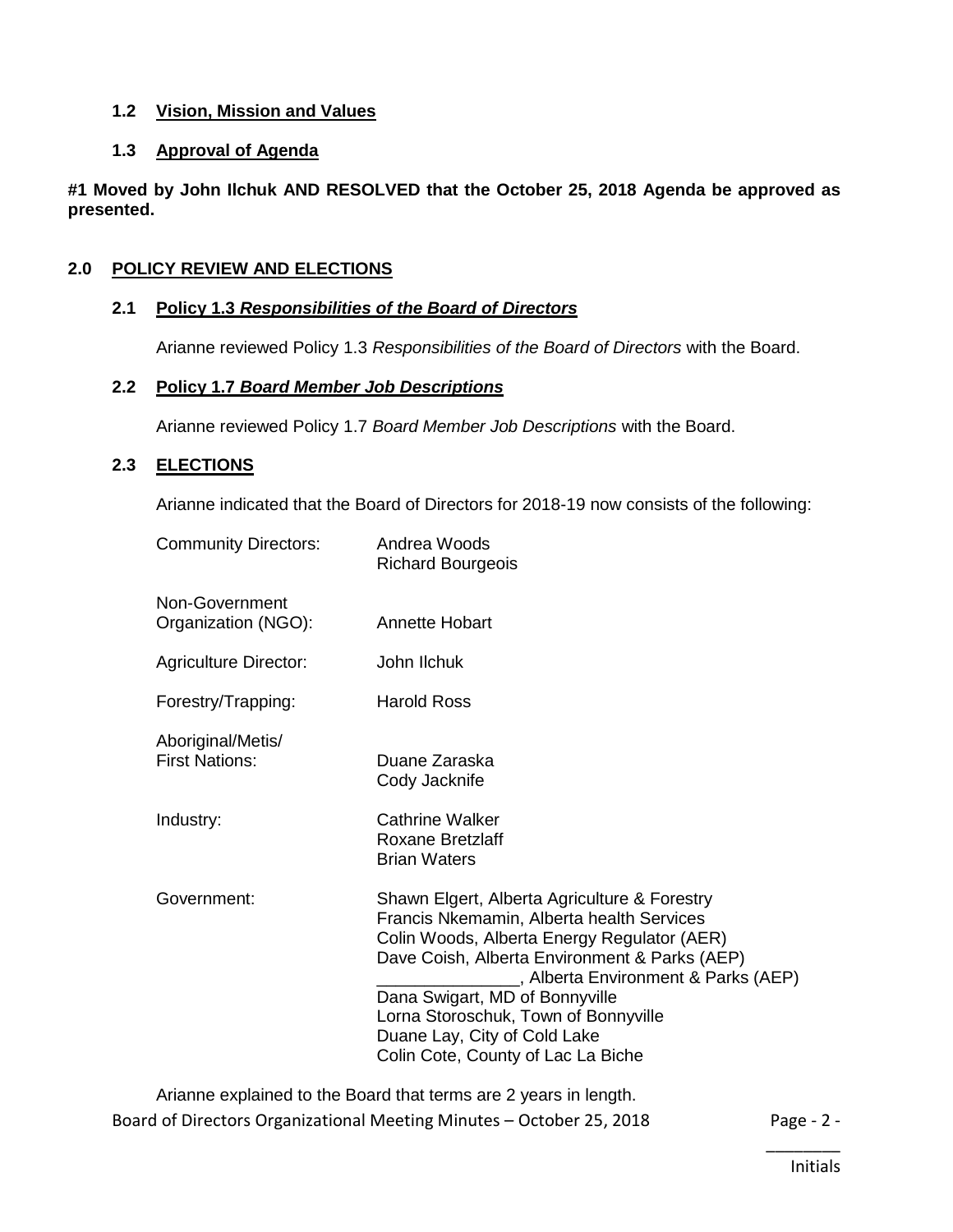#### **2.3.1 Chairperson**

Arianne Crook, Executive Director, opened the floor for nominations for the position of Board Chairperson for a one (1) year term.

Annette Hobart nominated Andrea Woods, Seconded by John Ilchuk

# **#2 Moved by John Ilchuk, Seconded by Lorna Storoschuk AND RESOLVED that nominations cease.**

#### **Arianne declared Andrea Woods to be elected by acclamation as Board Chairperson for a one (1) year term.**

#### **2.3.2 Vice-Chairperson**

Arianne Crook, Executive Director, opened the floor for nominations for the position of Board Vice-Chairperson for a one (1) year term.

Andrea Woods nominated Annette Hobart, Seconded by Dana Swigart

#### **#3 Moved by Harold Ross, Seconded by Brian Waters AND RESOLVED that nominations cease.**

**Arianne declared Annette Hobart to be elected by acclamation as Board Vice-Chairperson for a one (1) year term.**

#### **2.3.3 Secretary- Treasurer**

Arianne Crook, Executive Director, opened the floor for nominations for the position of Secretary-Treasurer for a one (1) year term.

Brian Waters nominated Roxane Bretzlaff, Seconded by Richard Bourgeois

#### **#4 Moved by John Ilchuk, Seconded by Lorna Storoschuk AND RESOLVED that nominations cease.**

**Arianne declared Roxane Bretzlaff to be elected by acclimation as Board Secretary-Treasurer for a one (1) year term.**

#### **2.4 Code of Ethics (Conduct)**

Arianne reviewed the Code of Ethics (Conduct) with the Board of Directors, and each Director signed a copy for retention by the Executive Director.

#### **2.5 Policy 1.14** *Confidentiality*

Arianne reviewed Policy 1.14 *Confidentiality* with the Board of Directors.

#### **2.6 Oath of Confidentiality**

Board of Directors Organizational Meeting Minutes – October 25, 2018 Page - 3 -

\_\_\_\_\_\_\_\_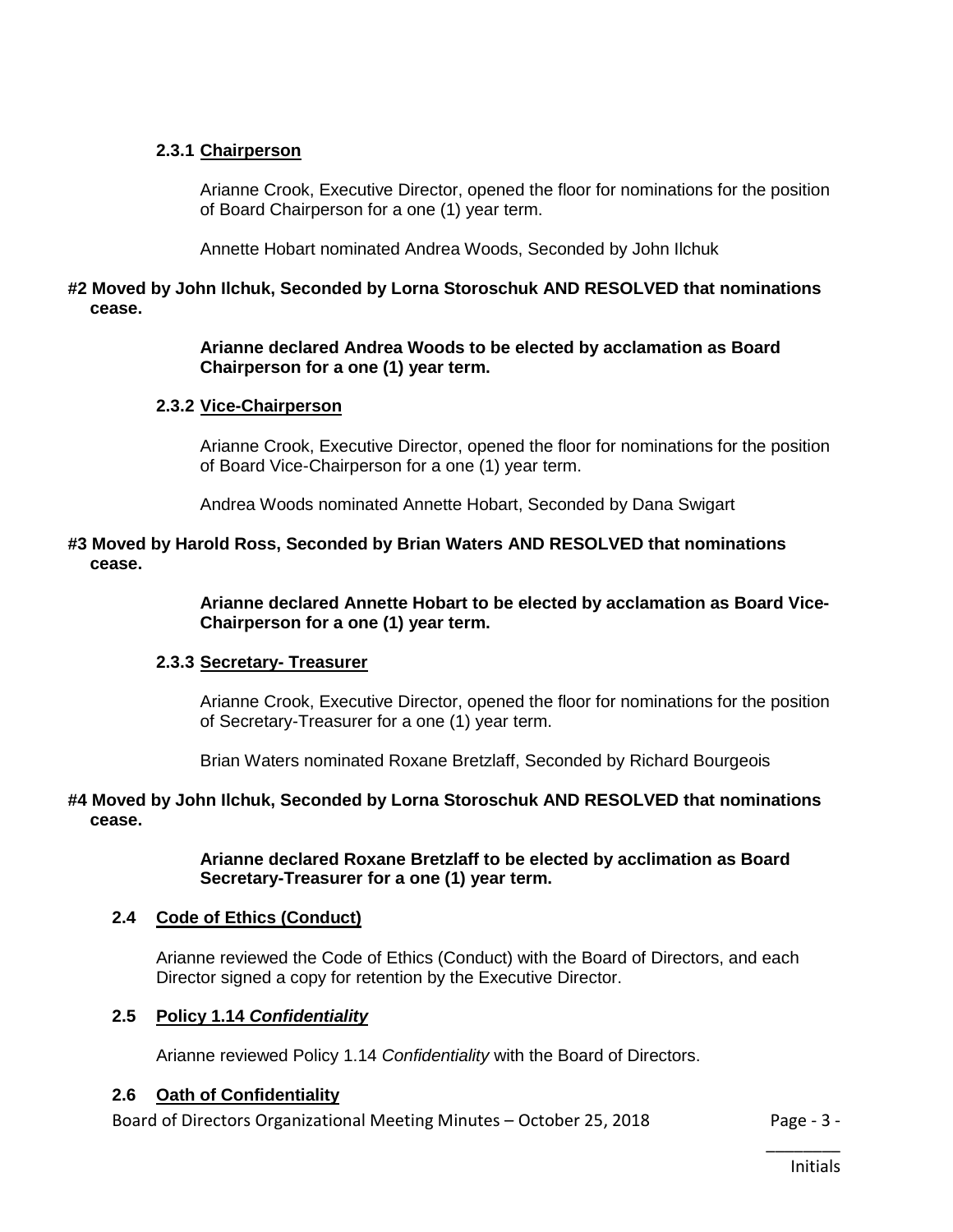Each Director signed the Oath of Confidentiality for retention by the Executive Director.

#### **2.7 Board and Committee Sign-on**

Arianne had the Board of Directors complete the Board and Committee Sign-on sheet for retention by the Executive Director.

# **3.0 APPOINTMENTS TO COMMITTEES**

#### **3.1 Appointments to Committees**

Arianne reviewed Policy 1.9 *Committees* with the Board of Directors, indicating that one Director from the Board must be appointed to each committee and designated to be the Chairperson for that committee.

The Board of Directors reviewed the Expressions of Interest from LICA members, dated October 17, 2018 and the recommendations from Andrea, prior to making appointments to the Governance and Education and Outreach Committees, and the Technical Working Group.

#### **3.2 Governance Committee (Bylaws and Policies)**

**#5 Moved by Colin Woods, Seconded by Brian Waters AND RESOLVED that the following be appointed to the Governance Committee for a one (1) year term and that an Alberta Energy Regulator representative, two Industry representatives and an Alberta Environment and Parks representative also be appointed to the Committee:**

- **1. John Ilchuk, Chair**
- **2. Delano Tolley**
- **3. Sheena Oman**

#### **3.3 Education and Outreach Committee (E&O)**

**#6 Moved by John Ilchuk, Seconded by Annette Hobart AND RESOLVED that the following be appointed to the Education and Outreach Committee for a one (1) year term and that two Industry representatives also be appointed to the Committee:**

- **1. Richard Bourgeois, Chair**
- **2. Amanda Avery-Bibo**
- **3. Desiree Parenteau**
- **4. Alyssa Gladish**
- **5. Cody Jacknife**